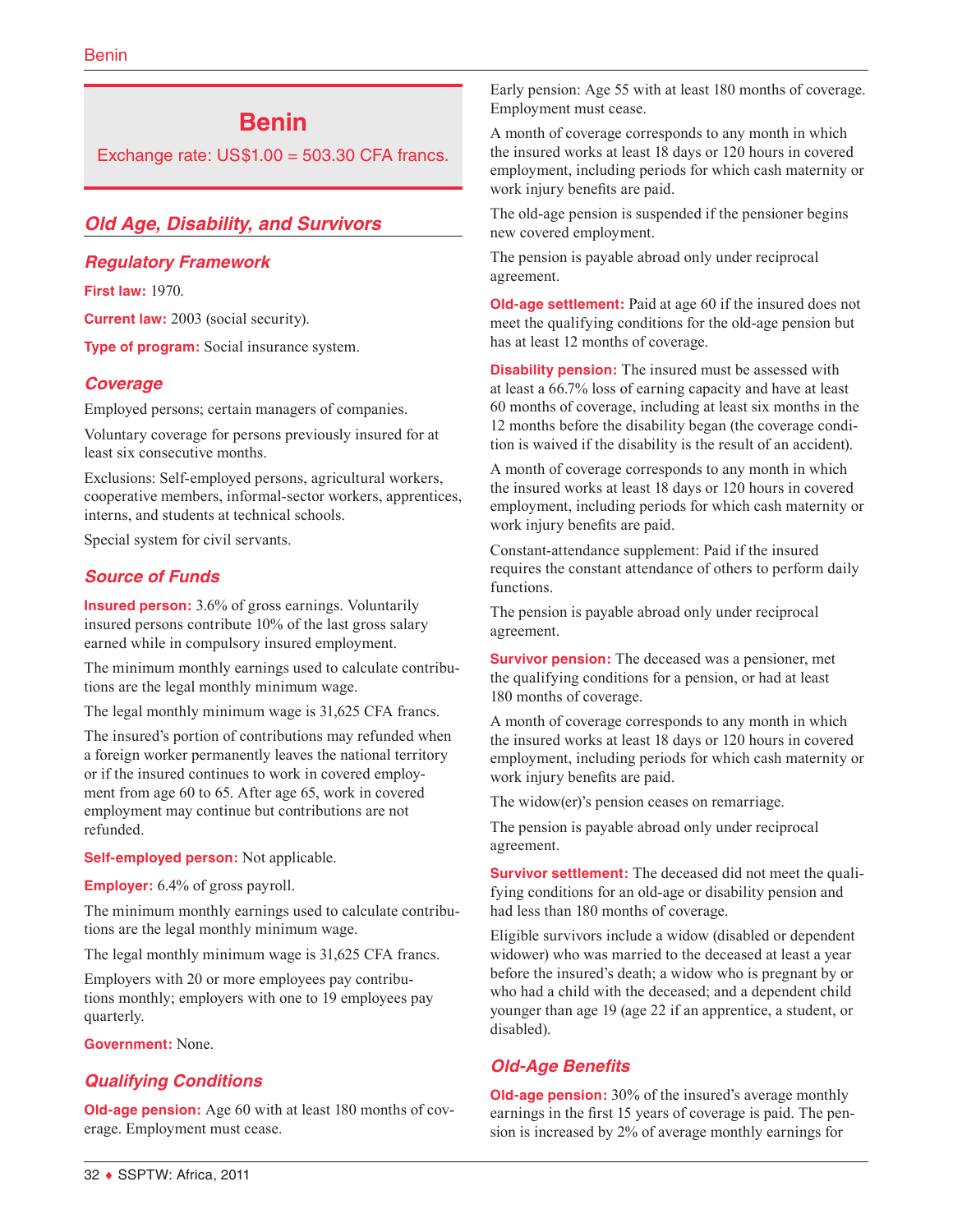each 12-month period of coverage exceeding 180 months, up to 80% of the insured's earnings (wage increases above 10% a year during the last 10 years are not counted).

Early pension: The pension is reduced by 5% for each year the pension is awarded before the insured reaches age 60; at age 60, the normal pension is paid.

Average monthly earnings are 1/60 of the earnings used to calculate contributions in the last five years of coverage.

The minimum pension is 60% of the legal monthly minimum wage.

The legal monthly minimum wage is 31,625 CFA francs.

The Council of Ministers periodically sets the maximum pension by decree.

**Old-age settlement:** A lump sum of the insured's average monthly earnings in the last 10 years multiplied by the number of 12-month periods of coverage is paid.

Benefit adjustment: Benefits are adjusted according to changes in the cost of living, depending on the financial resources of the system.

#### *Permanent Disability Benefits*

**Disability pension:** 30% of the insured's average monthly earnings in the first 15 years of coverage is paid. The pension is increased by 2% of average monthly earnings for each 12-month period of coverage exceeding 180 months, up to 80% of the insured's earnings (wage increases above 10% a year during the last 10 years are not counted). For each year the pension is awarded before the insured reaches age 60, the insured is credited with a six-month coverage period.

Average monthly earnings are 1/60 of the earnings used to calculate contributions in the last five years of coverage.

The minimum pension is 60% of the legal monthly minimum wage.

The legal monthly minimum wage is 31,625 CFA francs.

The Council of Ministers periodically sets the maximum pension by decree.

Constant-attendance supplement: 40% of the pension is paid.

The disability pension ceases at age 60 and is replaced by an old-age pension of the same value.

The insured may receive two or more pensions. The total amount received is 100% of the higher pension plus 50% of the other pension(s).

Benefit adjustment: Benefits are adjusted according to changes in the cost of living, depending on the financial resources of the system.

#### *Survivor Benefits*

**Survivor pension:** 40% of the pension the deceased received or would have been entitled to receive is paid to the widow(er). If there is more than one widow, the pension is split equally. A widower may receive a pension for his first deceased spouse only.

Remarriage settlement: A lump sum of six months of pension is paid.

**Orphan's pension:** 20% of the deceased's pension is paid for one orphan; 40% for two or more orphans; 30% for a full orphan who is an only child. The amount paid may be recalculated if the number of eligible orphans changes.

All survivor benefits combined must not exceed 80% of the deceased's pension.

An eligible survivor may also receive survivor benefits under the work injury program. The total amount received is 100% of the work injury survivor pension plus the portion of the nonwork injury survivor pension that exceeds this amount.

**Survivor settlement:** Eligible survivors receive one month of the pension the deceased would have been entitled to with at least 180 months of coverage for each six-month period of coverage. The settlement is split equally among the eligible spouse and orphans. If there is no eligible spouse or orphan, the settlement is paid to the deceased's parents.

Benefit adjustment: Benefits are adjusted according to changes in the cost of living, depending on the financial resources of the system.

#### *Administrative Organization*

Ministry of Labor and Public Administration provides general supervision.

National Social Security Fund, managed by a tripartite board and a director, administers the program.

# *Sickness and Maternity*

#### *Regulatory Framework*

**First law:** 1952.

**Current laws:** 1998 (labor code) and 2003 (social security).

**Type of program:** Social insurance system. Maternity benefits only.

#### *Coverage*

Employed women; certain managers of companies.

Exclusions: Self-employed persons, agricultural workers, cooperative members, informal-sector workers, apprentices, interns, and students at technical schools.

Special system for civil servants.

#### *Source of Funds*

**Insured person:** None.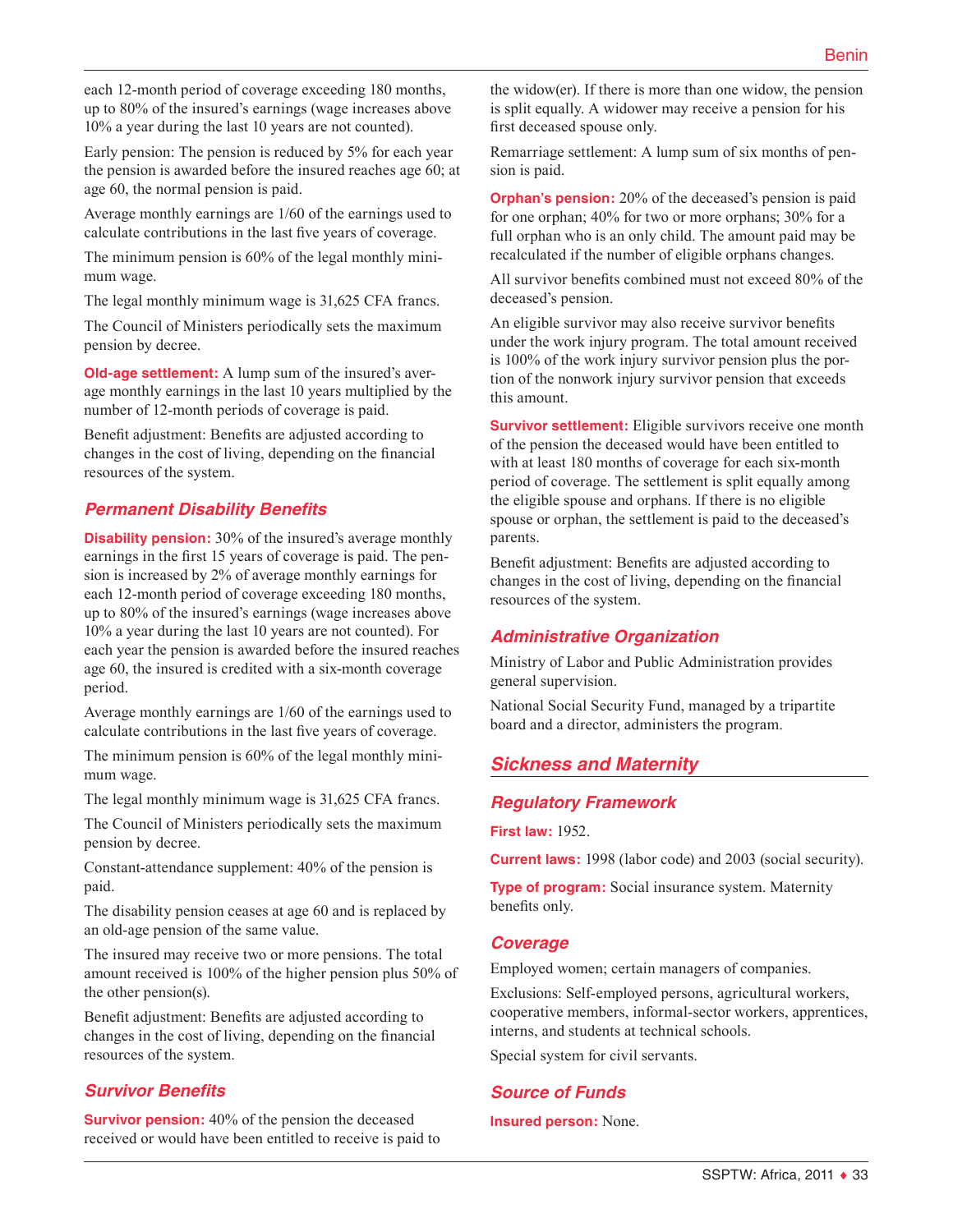**Self-employed person:** Not applicable.

**Employer:** 0.2% of gross payroll.

The minimum monthly earnings used to calculate contributions are the legal monthly minimum wage.

The legal monthly minimum wage is 31,625 CFA francs.

Employers with 20 or more employees pay contributions monthly; employers with one to 19 employees pay quarterly.

**Government:** None.

## *Qualifying Conditions*

**Cash sickness benefits:** No statutory benefits are provided.

**Cash maternity benefits:** The insured must have at least six months of coverage.

A month of coverage corresponds to any month in which the insured works at least 18 days or 120 hours in covered employment, including periods for which cash maternity or work injury benefits are paid.

Benefits are payable abroad only under reciprocal agreement.

#### *Sickness and Maternity Benefits*

**Sickness benefit:** No statutory benefits are provided. (The 1998 labor code requires employers to provide paid sick leave.)

**Maternity benefit:** The benefit is 100% of the insured's earnings at the time the maternity leave starts (the employer pays half). The benefit is paid for six weeks before and eight weeks after the expected date of childbirth; may be extended up to four weeks if there are complications arising from childbirth.

## *Workers' Medical Benefits*

No statutory benefits are provided. (The 1998 labor code requires employers to pay 60% of the cost of health and medical services for employees.)

## *Dependents' Medical Benefits*

No statutory benefits are provided. (The 1998 labor code requires employers to pay 60% of the cost of health and medical services for employees' dependents. Eligible dependents are the spouse and dependent children.)

Some maternity, child health, and welfare services are provided under Family Allowances.

## *Administrative Organization*

Ministry of Labor and Public Administration provides general supervision.

National Social Security Fund, managed by a tripartite board and a director, administers the program.

## *Work Injury*

#### *Regulatory Framework*

**First law:** 1959.

**Current law:** 2003 (social security).

**Type of program:** Social insurance system.

#### *Coverage*

Employed persons, managers of companies (under certain conditions), apprentices, interns, students at technical schools, cooperative members, nonsalaried managers of cooperatives and their assistants, local authority employees, and some civil servants.

Exclusions: Self-employed persons, agricultural workers, and informal-sector workers.

## *Source of Funds*

**Insured person:** None.

**Self-employed person:** Not applicable.

**Employer:** 1% to 4% of gross payroll, according to the assessed risk.

The minimum monthly earnings used to calculate contributions are the legal monthly minimum wage.

The legal monthly minimum wage is 31,625 CFA francs.

Employers with 20 or more employees pay contributions monthly; employers with one to 19 employees pay quarterly.

**Government:** None; contributes as an employer.

## *Qualifying Conditions*

**Work injury benefits:** There is no minimum qualifying period. Accidents that occur while commuting to and from work are covered.

## *Temporary Disability Benefits*

66.7% of the insured's average daily earnings in the month before the disability began is paid from the day after the disability began, up to 12 months; thereafter, the benefit paid is based on the insured's yearly earnings in the year before the disability began, up to 10 times the legal minimum wage multiplied by 1.4, according to the assessed degree of disability. The benefit is paid until full recovery or certification of permanent disability.

The minimum monthly earnings used to calculate benefits are the legal monthly minimum wage.

The legal monthly minimum wage is 31,625 CFA francs.

An approved doctor assesses the disability.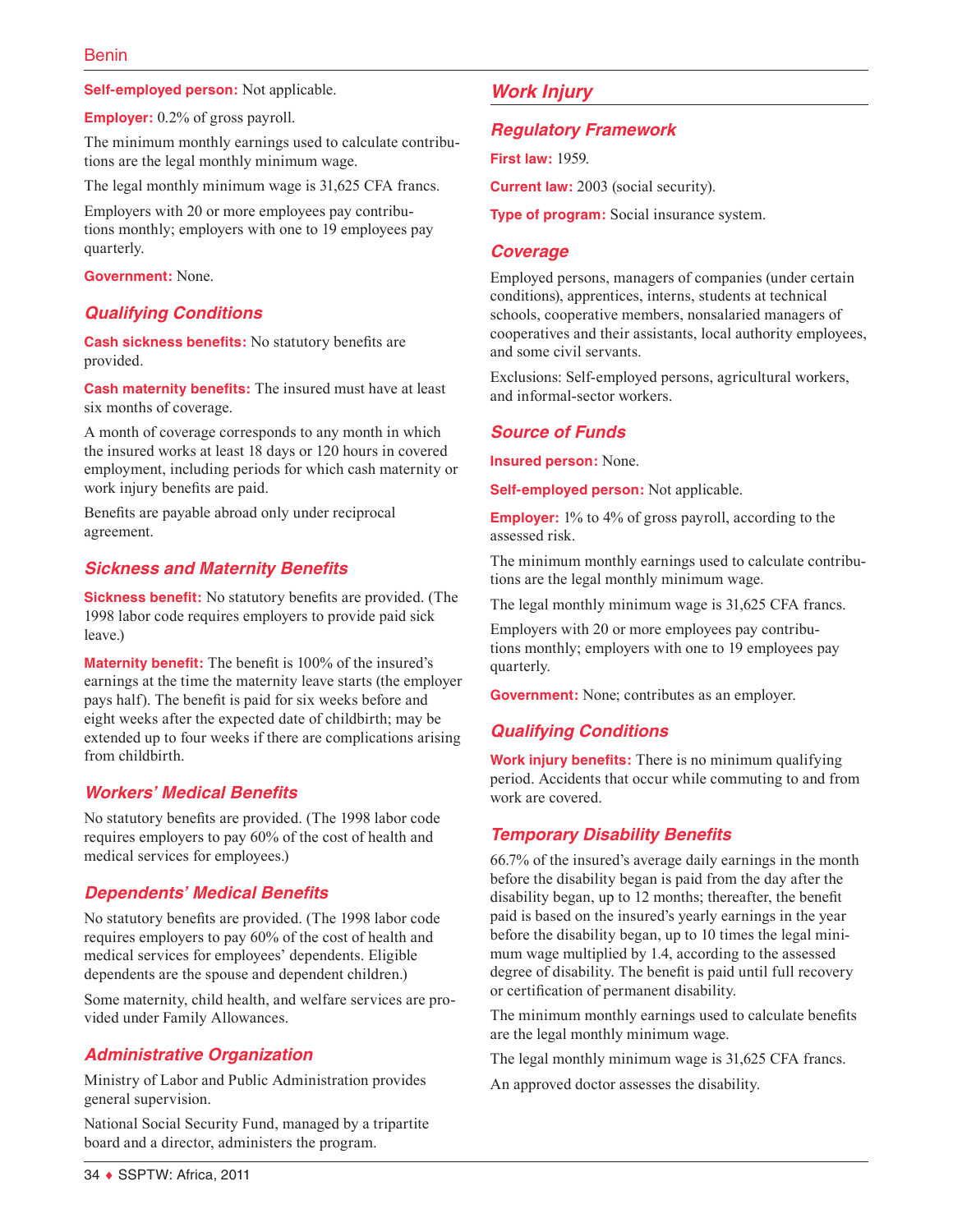## *Permanent Disability Benefits*

If the insured has a total disability, the pension is 100% of the insured's annual earnings in the year before the disability began, up to three times the legal minimum wage, plus 50% of the portion of earnings between this limit and 10 times the legal minimum wage.

Partial disability: For an assessed degree of disability of at least 20%, the pension is the insured's annual earnings in the year before the disability began multiplied by 0.5 times the assessed degree of disability for the portion of disability between 1% and 50% and by 1.5 times the assessed degree of disability for the portion greater than 50%.

The minimum monthly earnings used to calculate the pension are the legal monthly minimum wage multiplied by 1.4.

The legal monthly minimum wage is 31,625 CFA francs.

Constant-attendance supplement: If the insured requires the constant attendance of others to perform daily functions, 40% of earnings are paid.

Pensions are paid monthly if the assessed degree of disability is 75% or more; otherwise, pensions are paid monthly or quarterly.

An approved doctor assesses the disability.

The insured may receive two or more pensions. The total amount received is 100% of the higher pension plus 50% of the other pension(s).

**Disability allowance:** For an assessed degree of disability of less than 20%, a lump sum of five years of pension is paid, according to the assessed degree of disability.

An approved doctor assesses the disability.

Benefit adjustment: Benefits are adjusted according to changes in the cost of living, depending on the financial resources of the system.

#### *Workers' Medical Benefits*

Benefits include medical and surgical care, hospitalization, medicine, appliances, prostheses, rehabilitation, and transportation.

#### *Survivor Benefits*

**Survivor pension:** 30% of the deceased's earnings used to calculate the permanent disability pension is paid to a spouse who married the deceased before the disability began; up to 20% to a divorced spouse who received alimony. If there is more than one widow, the pension is split equally.

The pension ceases on remarriage and a lump sum is paid.

Remarriage settlement: A lump sum of six months of pension is paid.

**Orphan's pension:** 15% of the deceased's earnings used to calculate the permanent disability pension is paid to each of the first two orphans and 10% to each additional orphan.

Eligible orphans are dependent children younger than age 22. An orphan receiving the pension may not receive family allowances.

# **Dependent parent's and grandparent's pension:** 10%

of the deceased's earnings used to calculate the permanent disability pension is paid to each dependent parent and grandparent.

All survivor benefits combined must not exceed 85% of the permanent disability pension the deceased received or would have been entitled to receive.

An eligible survivor may also receive survivor benefits under the old-age, disability, and survivors program. The total amount received is 100% of the work injury survivor pension plus the portion of the nonwork injury survivor pension that exceeds this amount.

**Funeral grant:** Funeral costs are reimbursed up to five times the legal monthly minimum wage.

The legal monthly minimum wage is 31,625 CFA francs.

Benefit adjustment: Benefits are adjusted for changes in the cost of living, depending on the financial resources of the system.

#### *Administrative Organization*

Ministry of Labor and Public Administration provides general supervision.

National Social Security Fund, managed by a tripartite board and a director, administers the program.

# *Family Allowances*

#### *Regulatory Framework*

**First law:** 1955.

**Current law:** 2003 (social security).

**Type of program:** Employment-related system.

#### *Coverage*

Employed persons, certain company managers, local authority employees, and some civil servants.

Exclusions: Self-employed persons, agricultural workers, cooperative members, informal-sector workers, apprentices, interns, and students at technical schools.

Special system for civil servants.

# *Source of Funds*

**Insured person:** None.

**Self-employed person:** Not applicable.